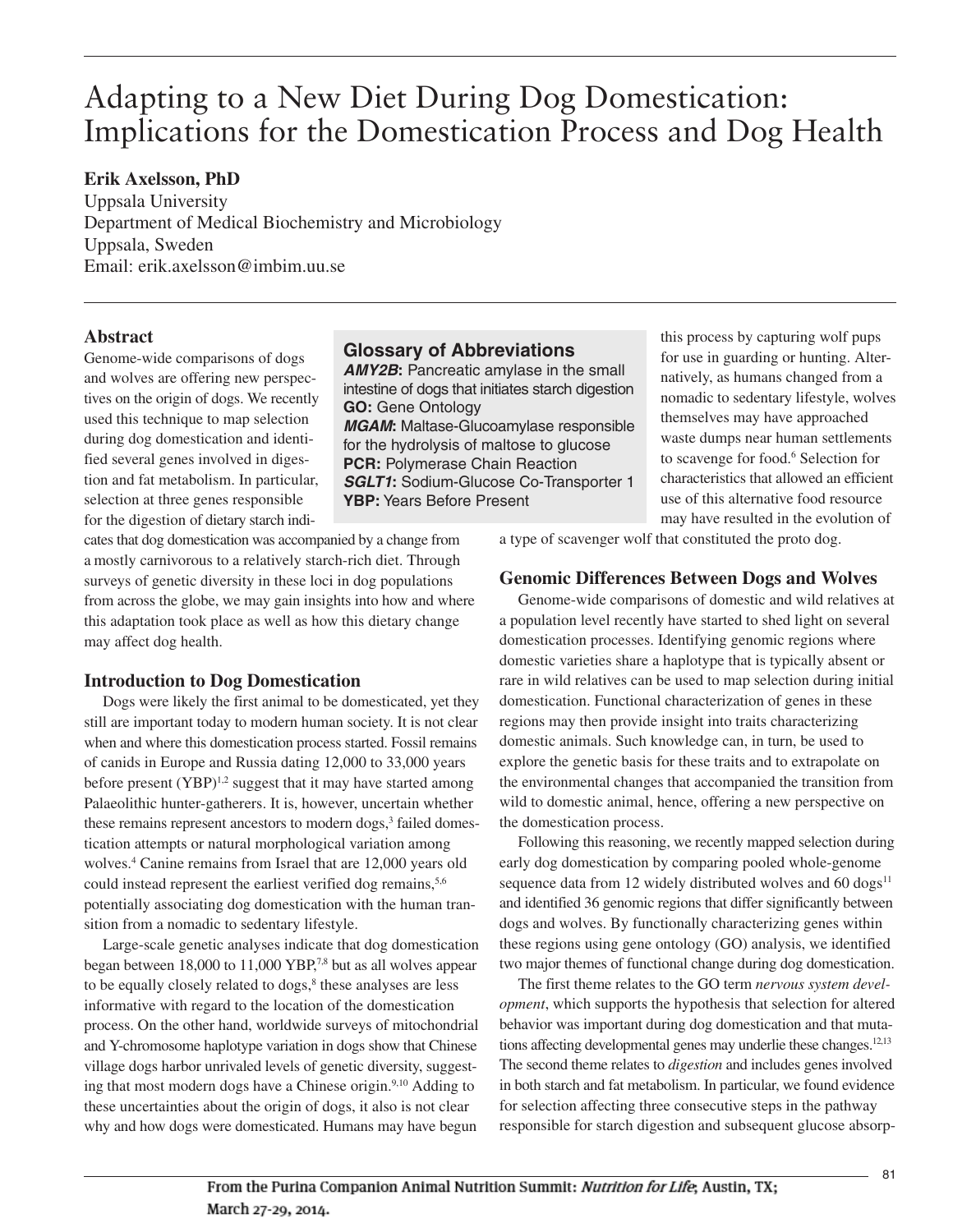tion, indicating that dogs may have adapted to a change from a mainly carnivorous to a more starch-rich diet.

#### *AMY2B*

In dogs, starch digestion is initiated in the small intestine by pancreatic amylase (*AMY2B*) catalyzing the breakdown of starch to oligosaccharides maltose and maltriose. <sup>13</sup> Following initial observations of biased sequence coverage near *AMY2B* in dog, we used quantitative polymerase chain reaction (PCR) to show that repeated gene duplications have resulted in an average sevenfold *AMY2B* copy number increase in dogs relative to wolves (Figure 1).<sup>11</sup> We subsequently determined that this difference is associated with higher pancreatic *AMY2B* expression (28-fold higher average expression in dog, [Figure 1] as well as higher serum amylase activity in dog compared to wolf [4.7-fold higher activity in dog, Figure 1]).<sup>11</sup> Our observations argue that *AMY2B* duplications likely resulted in a selective advantage to early dogs by increasing the amylase activity.

#### *MGAM*

After the initial breakdown of starch to oligosaccharides, maltase-glucoamylase (*MGAM*) is responsible for the hydrolysis of maltose to glucose. <sup>14</sup> *MGAM* is located in a region on chromo-







**Figure 2. a.** *MGAM* mRNA expression levels in the pancreas of 8 wolves (circles) and 9 dogs (squares). **b.** *MGAM* activity in serum from 8 wolves (squares) and 7 dogs (circles). 11

some 16 that is highly divergent between dogs and wolves. We identified several candidate mutations within this locus including two conservative amino acid substitutions, a 2 bp deletion that disrupts the *MGAM* stop codon in dogs and a mutation in intron 37 that affects a predicted transcription factor-binding site.

Although we have not been able to determine which of these mutations were targeted by selection during dog domestication, our functional assays concluded that both *MGAM* expression and *MGAM* protein activity have changed during the domestication process: *MGAM* is, on average, expressed at ~12-fold higher levels in dogs compared to wolves, and maltose is converted to glucose at twice the rate in dog compared to wolf serum (Figure 2).<sup>11</sup>

#### *SGLT1*

After the hydrolysis of starch has been completed, the resultant glucose is absorbed through the wall of the small intestine by the sodium-glucose co-transporter 1 (*SGLT1*). <sup>15</sup> *SGLT1* resides in a region on chromosome 26 that also differs markedly in haplotype frequencies between dog and wolf. All dogs tested were carriers of a particular haplotype that was completely absent in 18 of 19 wolves. <sup>11</sup> This region includes a conservative amino acid substitution in *SGLT1*, though so far we have not been able to determine that this mutation, indeed, represents the target of selection in this region.

## *AMY2B* **Copy Number and Amylase Activity Varies Among Dogs**

Although our observations argue that dogs, in general, digest starch more efficiently than wolves (Figure 3), strong variability in *AMY2B* copy number (diploid *AMY2B* copy number range in dogs 2N=4-30) and widely varying serum amylase activity values among dogs<sup>16</sup> indicate that the ability to handle starch may vary in a genetically determined manner within the dog population. By comparing *AMY2B* copy number and amylase activity in a diverse set of dogs, we have confirmed that amylase activity is associated with *AMY2B* copy number (beta 0.69 per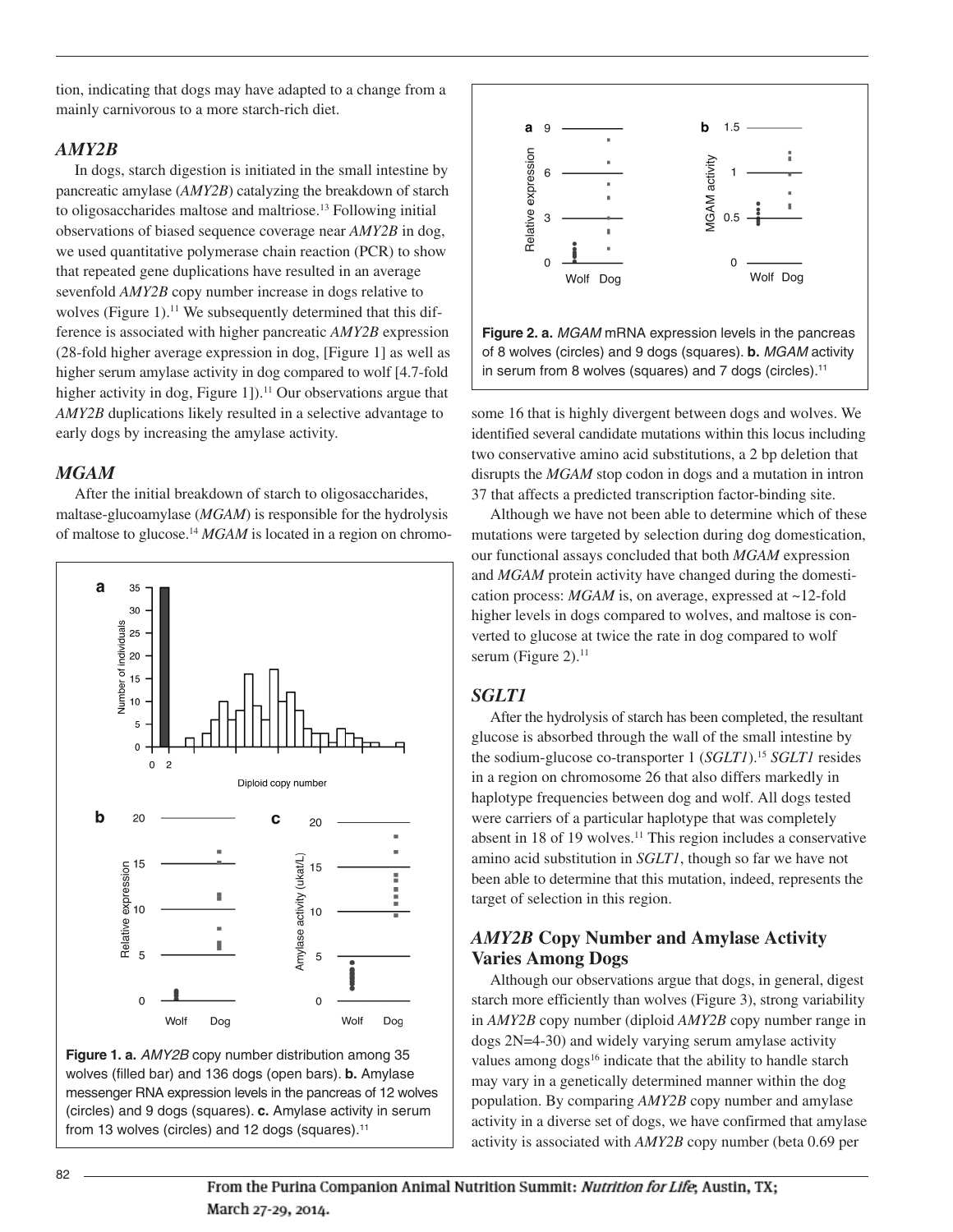

**Figure 3.** Illustration showing how starch is digested in the small intestine of dogs. Pancreatic amylase initiates starch digestion by catalyzing the hydrolysis of starch to oligosaccharides maltose and maltriose. Maltase-glucoamylase continues this process by breaking up maltose into glucose, which is transported across the luminal membrane of the small intestine by sodium/glucose co-transporter 1 (*SGLT1*). All three steps in the process of starch digestion and glucose absorption show signs of selection during dog domestication.

Illustration courtesy of Maja Arendt.

copy; p=0.028, linear regression), arguing that individual dogs, indeed, may be unequally fitted to digesting starch. 16

Due to founder effects during breed creation and possible differences in selection pressures among breeds from diverse geographical locations, it is furthermore likely that this ability may vary in a breed-dependent manner. In support of this idea, we found that *AMY2B* copy numbers vary considerably in a large set of dogs and that nearly 70% of the individual variation can be attributed to breed. <sup>16</sup> Copy numbers are, for instance, low in some breeds that traditionally have relied on a diet that was relatively rich in meat. <sup>16</sup> Dogs' ability to handle starch, thus, seems to vary both at the individual and breed level.

# **Conclusion**

In conclusion, our genome-wide comparison of dogs and wolves argues that selection affected three starch digestion genes during dog domestication: *AMY2B, MGAM* and *SGLT1*. This indicates that adaptations that allowed the ancestors of modern dogs to thrive on a diet that was relatively rich in starch constituted an important step during the domestication process. Although it is likely that most dogs, thus, digest starch more efficiently that wolves, this ability seems to vary significantly within the dog population, with some breeds being better adapted to starch than others. Ongoing research is now addressing whether this variability may be linked to traditional feeding habits and whether it could be associated with susceptibility to metabolic disorders.

# **References**

1. Ovodov ND, Crockford SJ, Kuzmin YV, et al. A 33,000- Year-Old Incipient Dog from the Altai Mountains of Siberia: Evidence of the Earliest Domestication Disrupted by the Last Glacial Maximum. *Plos One*. 2011;6.

2. Pionnier-Capitan M, Bemilli C, Bodu P, et al. New Evidence for Upper Palaeolithic Small Domestic Dogs in Southwestern Europe. *J Archaeol Sci*. 2011;38:2123-2140.

3. Thalmann O, Shapiro B, Cui P, et al. Complete Mitochondrial Genomes of Ancient Canids Suggest a European Origin of Domestic Dogs. *Science*. 2013;342:871-874.

4. Crockford SJ, Kuzmin YV. Comments on: 1) Germonpre, et al. Fossil Dogs and Wolves from Palaeolithic Sites in Belgium, the Ukraine and Russia: Osteometry, Ancient DNA and Stable Isotopes. *J Archaeol Sci*. 2009;36. 2) Germonpre, Lazkickova-Galetova, Sablin. Palaeolithic Dog Skulls at the Gravettian Predmosti Site, the Czech Republic. *J Archaeol Sci*. 2012;39. *J Archaeol Sci*. 2012;39:2797-2801.

5. Davis SJM, Valla FR. Evidence for Domestication of Dog 12,000 Years Ago in Natufian of Israel. *Nature*. 1978; 276:608-610.

6. Tchernov E, Valla FF. Two New Dogs, and Other Natufian Dogs, from the Southern Levant. *J Archaeol Sci*. 1997;24:65-95.

7. Skoglund P, Gotherstrom A, Jakobsson M. Estimation of Population Divergence Times from Non-Overlapping Genomic Sequences: Examples from Dogs and Wolves. *Mol Biol Evol*. 2011;28:1505-1517.

8. Freedman AH, Schweizer RM, Gronau I, et al. Genome Sequencing Highlights Genes Under Selection and the Dynamic Early History of Dogs. *ARXIV* (e-print *arXiv*). 2013;1305:7390.

9. Pang JF, Kluetsch C, Zou XJ, et al. mtDNA Data Indicate a Single Origin for Dogs South of Yangtze River, Less Than 16,300 Years Ago, from Numerous Wolves. *Mol Biol Evol*. 2009; 26:2849-2864.

10. Ding ZL, Oskarsson M, Ardalan A, et al. Origins of Domestic Dog in Southern East Asia Is Supported by Analysis of Y-Chromosome DNA. *Heredity*. 2012;108:507-514.

11. Axelsson E, Ratnakumar A, Arendt ML, et al. The Genomic Signature of Dog Domestication Reveals Adaptation to a Starch-Rich Diet. *Nature*. 2013;495:360-364.